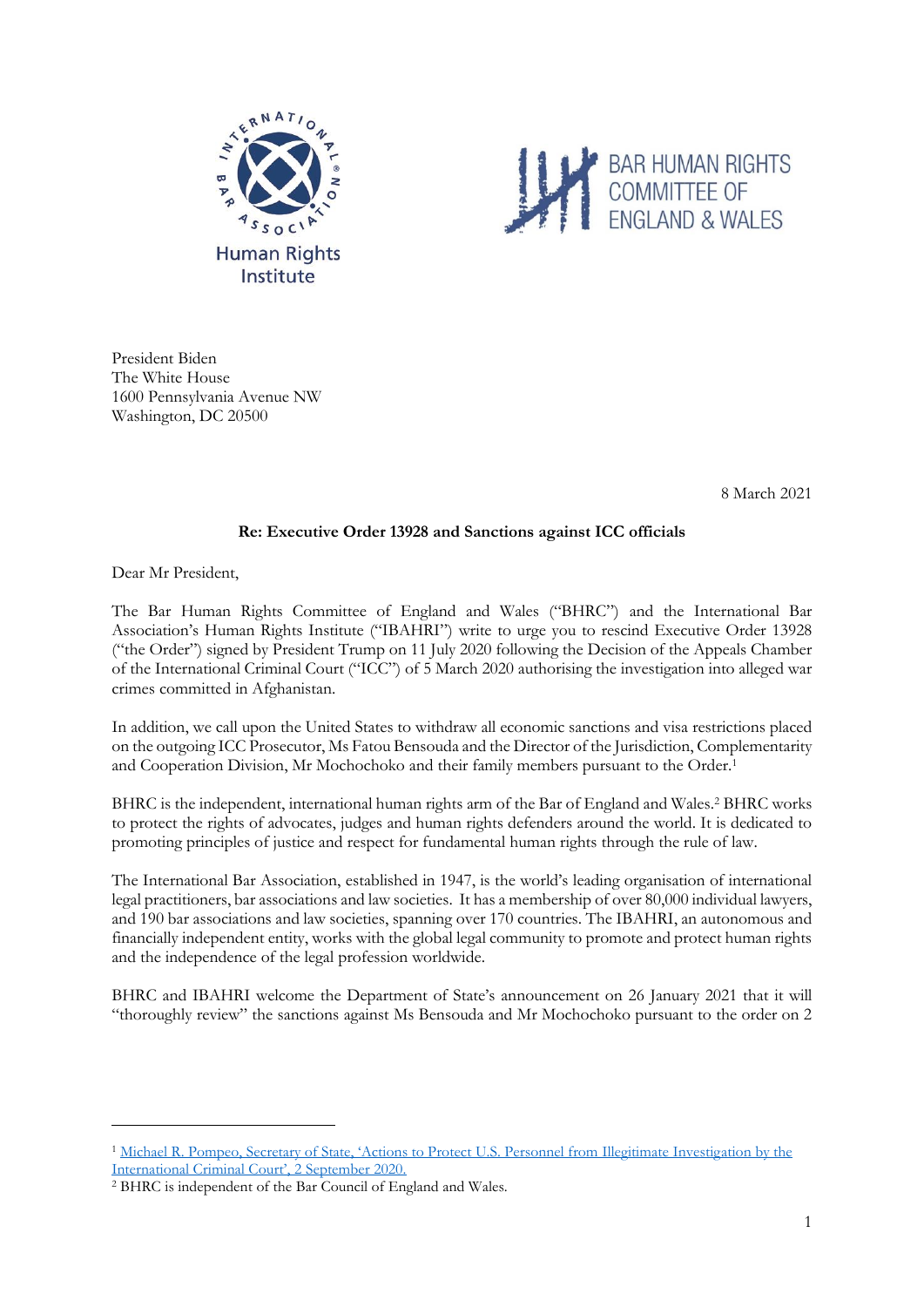September 2020,<sup>3</sup> as it "determines [its] next steps".<sup>4</sup> However, as of the date of this letter the sanctions have not been revoked.

BHRC and IBAHRI stress our position that the imposition of coercive measures against Ms Bensouda and Mr Mochochoko, and any other ICC official or person who engages with the court, constitutes a severe and improper interference with the independence of the ICC, and gravely undermines the rule of law.<sup>5</sup>

BHRC and IBAHRI stress that the purpose of the ICC is not to usurp the sovereignty of any State to prosecute alleged war crimes and crimes against humanity committed by its nationals. The ICC is a court of last resort. The situation in Afghanistan is one that, after careful consideration, the Appeals Chamber has determined calls for investigation. The scope of the investigation is not limited to the conduct of U.S. and allied personnel and includes the conduct of members of the Taliban and associated armed groups. The ICC's decision to investigate does not preclude the United States from carrying out its own investigation into the matter. Pursuant to the War Crimes Act the United States has the jurisdiction to investigate and prosecute allegations of war crimes committed abroad by or against its citizens.<sup>6</sup> The principle of complementarity adopted by the ICC means that it is only in circumstances where the United States demonstrates that it is unwilling or unable to investigate the alleged perpetrators of such crimes that the ICC will exercise its jurisdiction.<sup>7</sup> The principle of complementarity applies to all situations that are the subject of an ICC investigation, including investigation of the Situation in the Occupied Palestinian Territories.

BHRC and IBAHRI stress that any concerns that the United States may have regarding the ICC's investigation of the Situations in Afghanistan and in the Occupied Palestinian Territories should not be realised in the form of continued use of coercive measures against ICC officials and their families, or the failure to rescind the Order.

BHRC and IBAHRI accept that the ICC and its Prosecution Division should not be immune from criticism. As a relatively new international institution dealing with some of the most fractious and complex issues of our time, there is undoubtedly room for improvement as it proceeds in its mission to ensure the most serious crimes are brought to trial. However, the correct approach must be to support reform where necessary and not to impose coercive and unjust measures against its personnel.

The failure to rescind the Order constitutes a continuing attempt to improperly interfere with the important work of the ICC, an independent and impartial court established by law, and with the international legal order. Further, the failure to act risks gravely undermining work that is vital in the pursuit of ending impunity for the gravest crimes, including genocide, crimes against humanity and war crimes, and substantially risks undermining victims' access to justice. The provision of legal advice, case work or even submitting amicus curiae briefs exposes individuals to the risk of being designated according to the terms of the Order. Such undue pressure upon those simply seeking to assist the work of the ICC and to provide expert support regarding the most serious crimes under international law is unacceptable.

Moreover, the failure to rescind the Order maintains a grave risk that similar measures will be used by other States in order to intimidate judges, lawyers, investigators, and human rights defenders including those who are citizens or residents of the United States and members of the American Bar Association.

BHRC and IBAHRI note and welcome the United States' past and recent support for the work of the ICC. As a permanent member of the UN Security Council, the United States has voted in favour of referral to

<sup>3</sup> [Michael R. Pompeo, Secretary of State, 'Actions to Protect U.S. Personnel from Illegitimate Investigat](https://2017-2021.state.gov/actions-to-protect-u-s-personnel-from-illegitimate-investigation-by-the-international-criminal-court/index.html)ion by the [International Criminal Court', 2 September 2020.](https://2017-2021.state.gov/actions-to-protect-u-s-personnel-from-illegitimate-investigation-by-the-international-criminal-court/index.html)

<sup>4</sup> [S. Lewis, 'Biden administration to review sanctions on International Criminal Court officials', Reuters, 26 Januar](https://www.reuters.com/article/us-usa-biden-icct-idUSKBN29V2NV)y [2021.](https://www.reuters.com/article/us-usa-biden-icct-idUSKBN29V2NV)

<sup>5</sup> [BHRC, 'USA: Sanctions against iCC officials "gravely undermine" the rule of law', 3 September 2020.](https://www.barhumanrights.org.uk/wp-content/uploads/2020/09/200903-Statement_US-sanctions-against-ICC-officials.pdf)

<sup>6</sup> 18 U.S. Code §2441 – War Crimes

<sup>7</sup> The principle of complementarity applies to all investigations by the prosecutor and cases before the ICC, including the Situation in the Occupied Palestinian Territories.